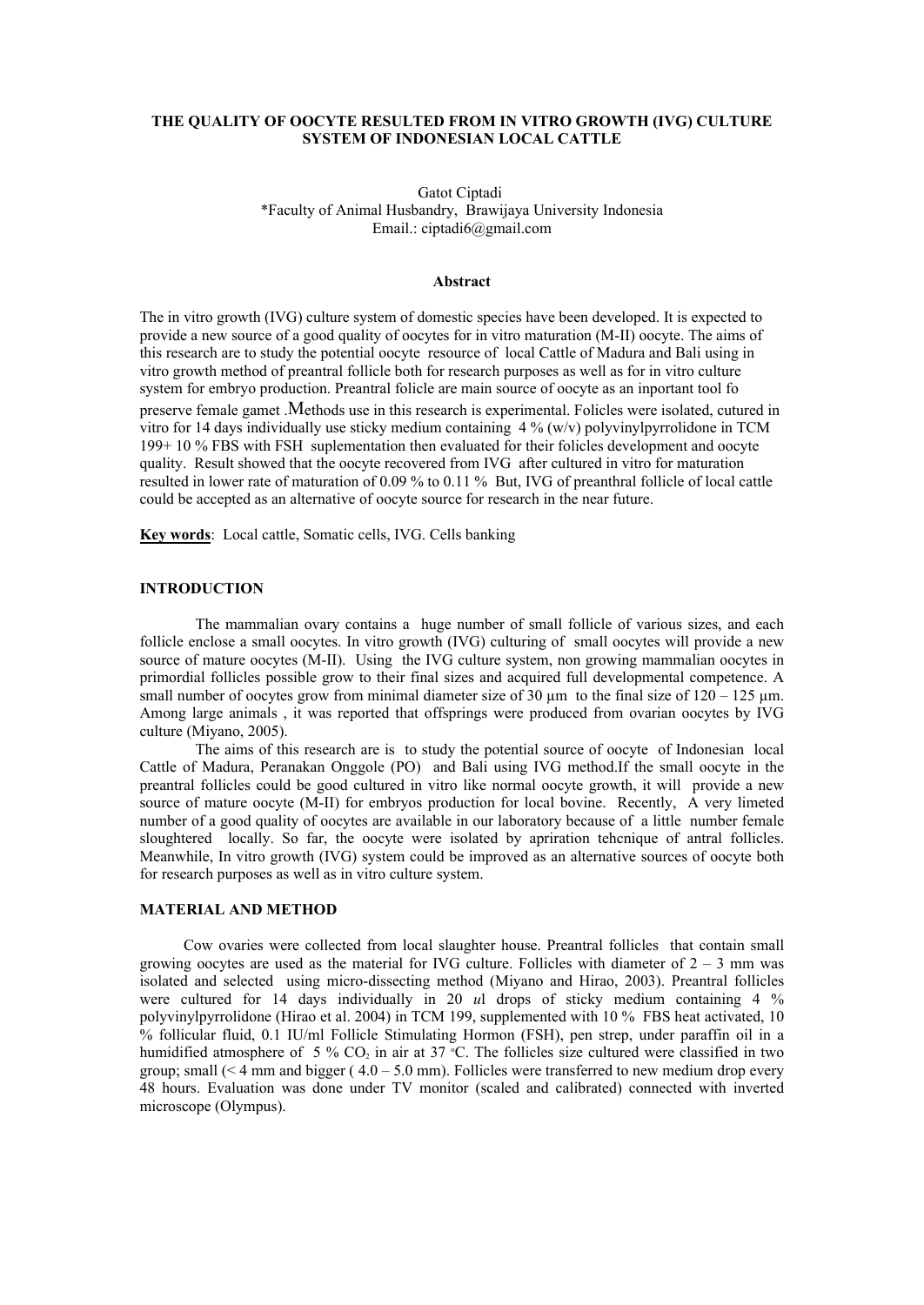### **RESULT DAN DISCUSSION**

#### Preantrhal Follicle Recovered

The potential number follicles recovered from ovary of three of all three local cattle were 8.3 + 3.95. It is considered as very large variation of follicle obtained per ovary might be of random sampling of bovine cattle isolated for their ovaries. Among these local animals, there are diffrent size of ovaries that following by different number of folicles recovered. These researches are mainly focusing on the developing the new potential of matured oocyte source.

#### In vitro growth of oocyte

Result of IVG culture showed in table 1. The IVG of preantral follicle of local cattle may could be accepted as an alternative of oocyte source for research in the near future base on the development oocyte capacity. Final size a part of of oocyte after IVG is reach about the same size approximately with matured oocyte, but it still need more information about proper mature of these cells. Preantrhar follicles total from 3 breed of diamater  $0.2 - 0.3$  mm were cultured for 2 weeks then evaluate of the diameter of oocyte and their morphology quality of cumulus-granulosa complex.

| Cattle breed (number of   Follicle phase |           | <b>Follicle</b>   | Preantral    | <b>Follicle</b> | size |
|------------------------------------------|-----------|-------------------|--------------|-----------------|------|
| ovary                                    |           | obtained/ovaries. | (mm).        |                 |      |
| Madura (33)                              | preantral | $8.6 + 2.35$      | $0.2 - 0.35$ |                 |      |
| Bali (27)                                | preantral | $7.8 + 4.9$       | $0.2 - 0.45$ |                 |      |
| PO(50)                                   | preantral | $8.7 + 4.6$       | $0.2 - 0.45$ |                 |      |

Table 1. Prelimenary result describes the potential of IVG result of the 3 Indonesian local cattle.

These result obtained may be not showed clearly yet the potential of IVG culture system as an alternative resources of matured oocyte because of limited data. But, these method is necessary to be developed for both potential animal livestock production and research in relation of providing more recipient oocyte, for example for nuclear transfer purposes. The ovary of cow contain a huge number of non-growing and growing oocytes. Aproximately 100.00 primordial follicle are contained in the cow ovary and 300 of them be developing to follicle (Gosden and Telfer, 1987; Miyano, 2006). A huge number of small oocytes are contained in the ovary of cow. A small number of them grow from the minimal size of 30 um in diameter to the final size of  $120 - 125$  um, then mature and are ovulated (Miyano and Hirao, 2003). A large number of the remaining oocytes do not enter the growth phase or degenerate in the ovary. ). The potential number of these oocytes could be manage.

In general, cow oocyte grow from 30  $\mu$ m to 120 – 125  $\mu$ m to reach maturity, and a baby calf has been successfully produced from oocytes that had grown from 90 – 99 um in diameter. If these such small oocytes in the ovary could be better manage of growth, it will provide a new potential source of mature oocytes for recipient cell for nuclear transfer or animal in vitro fertilization programs. (Miyano, 2006). Bovine foillicle with diameter of 0.2 – 0.3 mm containe 70 -90 um oocyte, cultured in sticky medium of TCM 199 for 2 weeks and then evaluated for the oocytes. Almost all the oocyte recovered were enclosed by compact granulosa cells. The oocytes recovered were fuether cultured for maturation in the different treatment of FBS in TCM 199 stock. Result of IVM cultured shown in table 2.

| Treatment | Number of total<br>oocytes | Oocyte Quality $(\% )$ |    |    |
|-----------|----------------------------|------------------------|----|----|
|           |                            |                        |    |    |
| $0\%$ FBS | 80                         | 5(0.02)                | 85 | 90 |
| 5 % FBS   | .65                        | 15(0.09)               | 80 | 70 |
| 10 % FBS  | .52                        | 17(0.11)               | 80 | 55 |

Table 2. The quality of oocyte recovered following IVG, after IVM culture in TCM 199. Evaluation base on the expanded cumulus oocyte complex (coc). 2and 1 developed, expanded,  $0 =$  not developed: